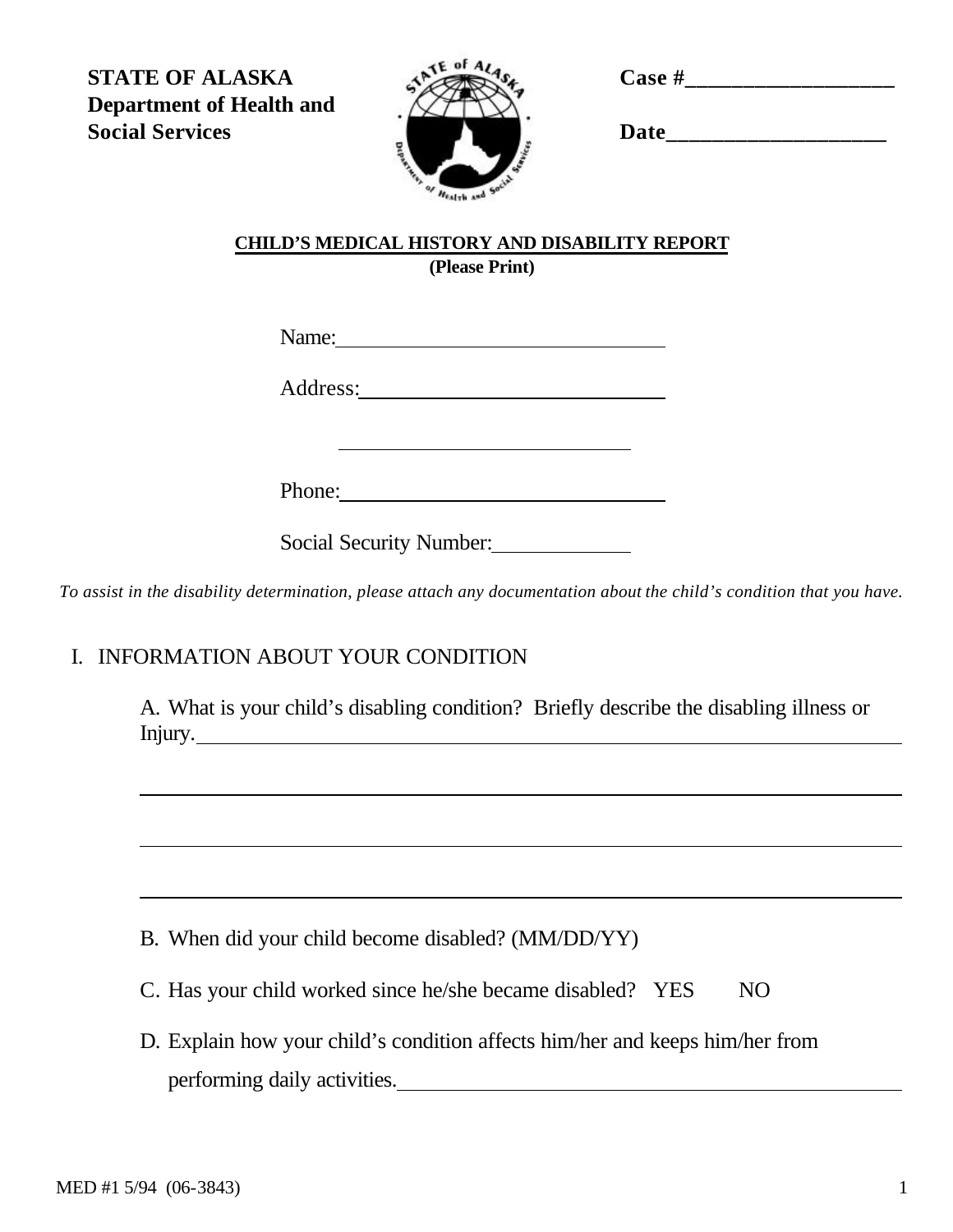## II. INFORMATION ABOUT YOUR TREATMENT

Give the name, address, and telephone number of medical providers, hospitals, or clinics Where your child has received treatment for the condition(s) that disabled him/her.

| А.                                                                    |                          |
|-----------------------------------------------------------------------|--------------------------|
| Name of physician/facility                                            | Dates first/last treated |
| Address                                                               | Phone number             |
|                                                                       |                          |
| B.<br>Name of physician/facility                                      | Dates first/last treated |
| <u> 1980 - Johann Barn, amerikansk politiker (d. 1980)</u><br>Address | Phone number             |
| C.                                                                    |                          |
| Name of physician/facility                                            | Dates first/last treated |
| Address                                                               | Phone number             |
|                                                                       |                          |
| D.<br>Name of physician/facility                                      | Dates first/last treated |
| <b>Address</b>                                                        | Phone number             |
| Е.                                                                    |                          |
| Name of physician/facility                                            | Dates first/last treated |
| Address                                                               | Phone number             |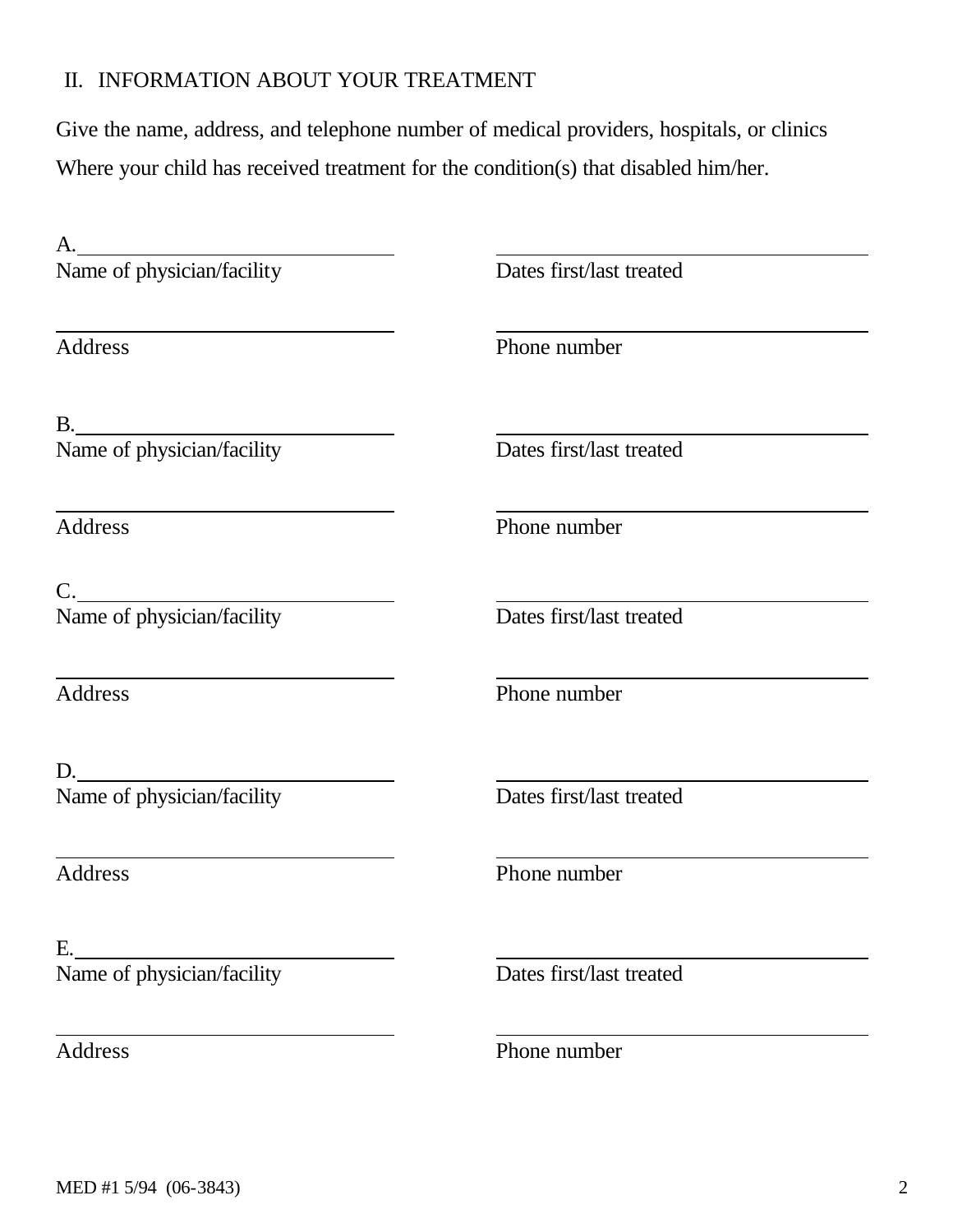III. Has your child been seen by other agencies for his/her disabling condition? (VA, Vocational Rehabilitation, Social Security, etc.)

| $YES$ NO $\qquad$                                                                                                                                                                                                                                                   | If YES, please complete the following.        |                |              |
|---------------------------------------------------------------------------------------------------------------------------------------------------------------------------------------------------------------------------------------------------------------------|-----------------------------------------------|----------------|--------------|
| <b>NAME OF AGENCY</b>                                                                                                                                                                                                                                               | <b>ADDRESS</b>                                |                | <b>PHONE</b> |
| <b>NAME OF AGENCY</b>                                                                                                                                                                                                                                               | <b>ADDRESS</b>                                |                | <b>PHONE</b> |
| <b>NAME OF AGENCY</b>                                                                                                                                                                                                                                               | <b>ADDRESS</b>                                |                | <b>PHONE</b> |
| IV. MEDICAL/MENTAL TESTS                                                                                                                                                                                                                                            |                                               |                |              |
| Has your child had any of the following tests in the last 2 years?                                                                                                                                                                                                  |                                               |                |              |
| Electrocardiogram Chest X-ray X-rays (other) Blood tests                                                                                                                                                                                                            |                                               |                |              |
| Pulmonary test _______ MRI/CT_________ Mental test_________ Psychological test_______                                                                                                                                                                               |                                               |                |              |
| V. MEDICATION YOUR CHILD IS TAKING OR HAS TAKEN IN THE LAST 2 YEARS.                                                                                                                                                                                                |                                               |                |              |
| VI. EDUCATION LEVEL<br>What is the highest grade your child has attended?<br><u>Letting</u> the manufacture of the highest grade your child has attended?<br><u>Letting the manufacture of the statended</u> and the highest statended in the statended of the stat |                                               |                |              |
| Name and address of school                                                                                                                                                                                                                                          |                                               | Dates attended |              |
| Name and address of school                                                                                                                                                                                                                                          |                                               | Dates attended |              |
| Does the child read, write, or speak English?                                                                                                                                                                                                                       |                                               |                | YES NO       |
| If NO, what language?_                                                                                                                                                                                                                                              | <u> 1980 - Jan Samuel Barbara, margaret e</u> |                |              |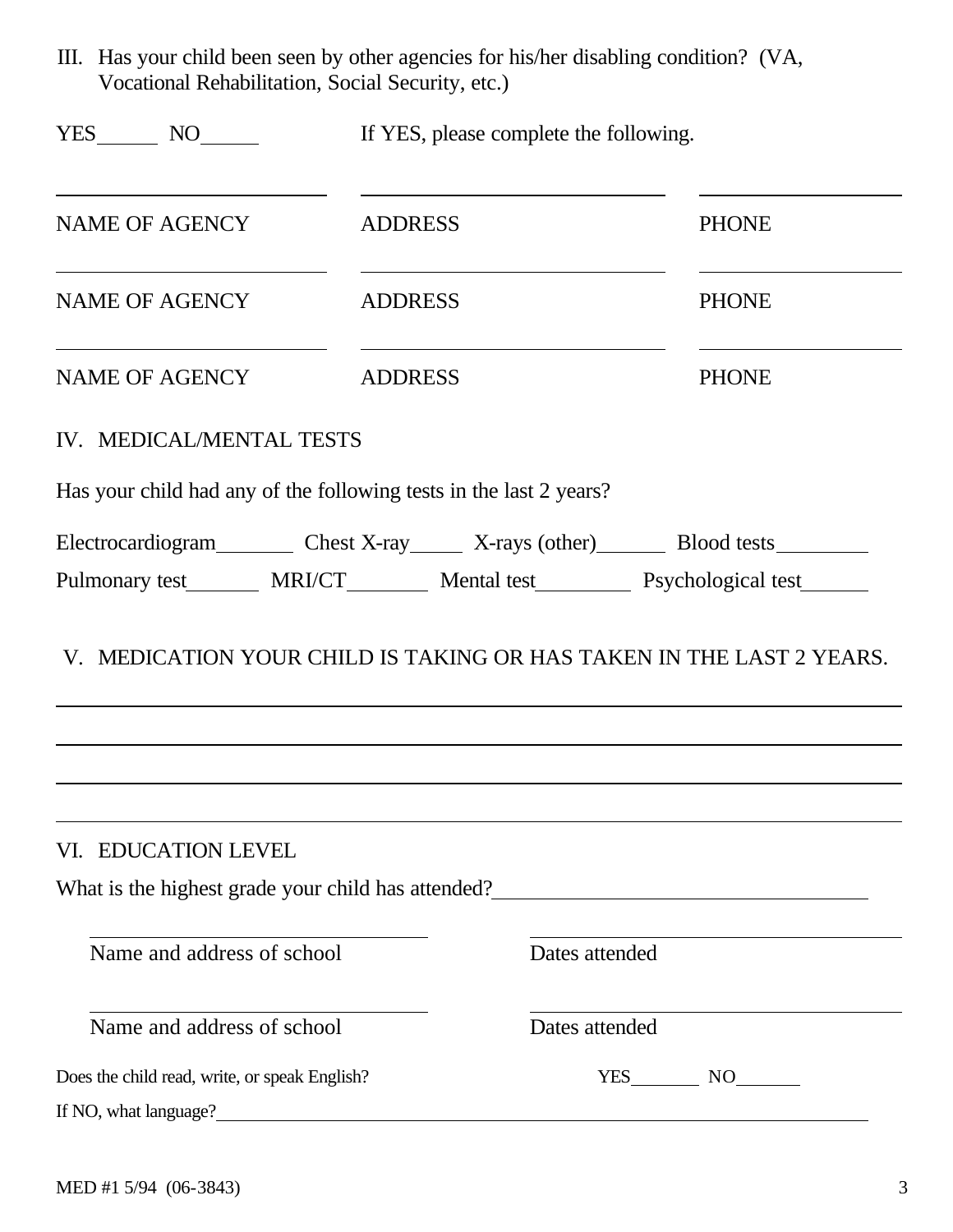## VII. ACTIVITIES (If more space is needed, use a separate piece of paper.)

A. Is the child able to care for personal needs (bathing, dressing, toileting, toothbrushing, hair brushing, etc.)? Are there any special problems in this regard?

B. Describe the child's daily activities. Start from the time the child wakes up and describe a typical day until he/she goes to bed. List the limitations in activities that your child has compared to his or her playmates of the same age. Give specific examples.

C. What does the child do when he/she is not in school? How long and how often does he/she do these things?

D. Is the child expected to help with household chores? If yes, what are the chores? How often are they done? How well are they done? How much supervision is required?

E. Describe the child's friends and playmates; their ages, activities, how often, and how they play together. Please list the limitations in activity your child experiences as compared to his or her playmates of the same age. Give specific examples.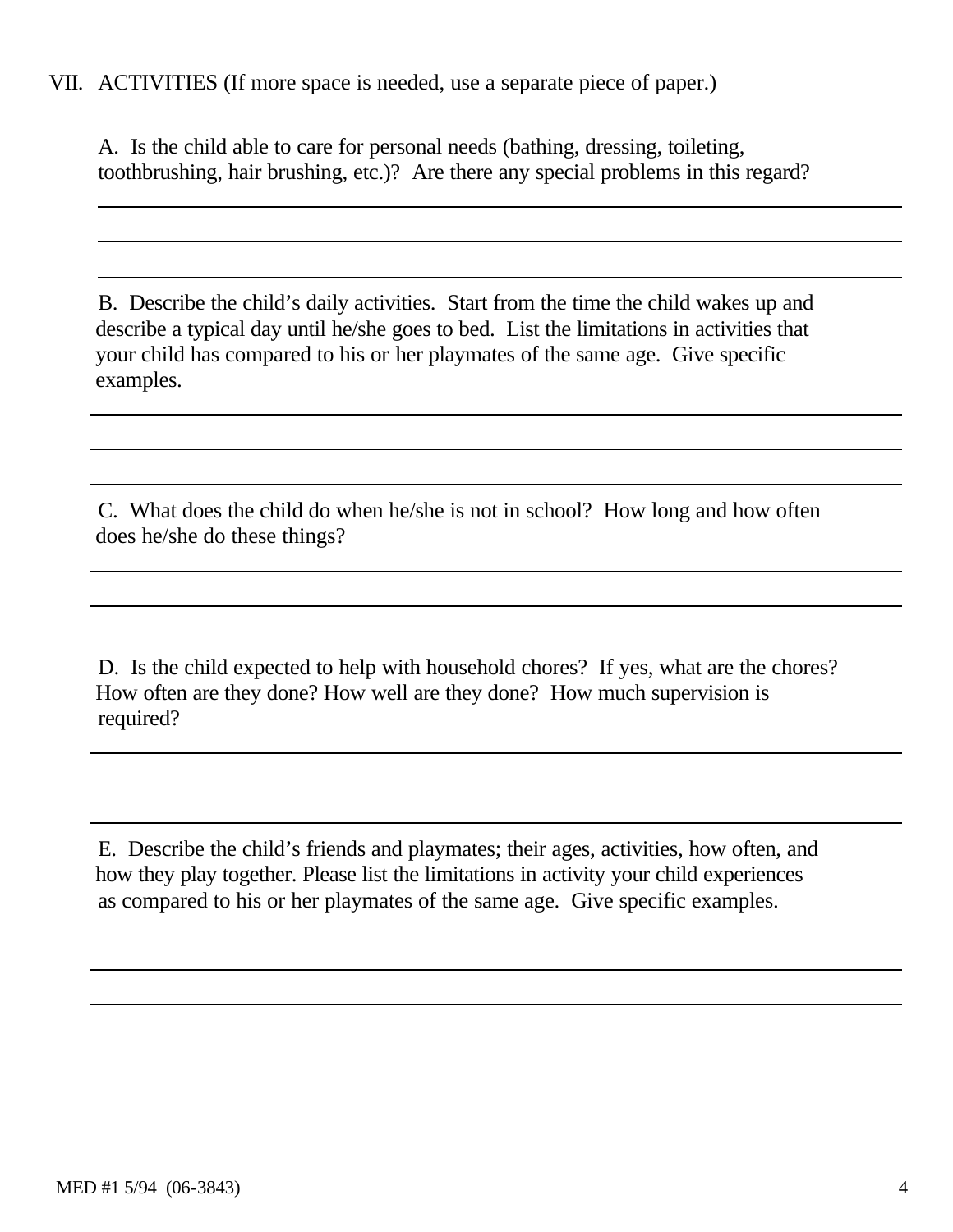F. How well does the child behave with adults (parents, other family members, teachers, and neighbors)? Please give examples.

G. How many other children live with this child? What are their ages? Describe how the child interacts with them.

H. Describe in full any "problem" behaviors. For example, serious fighting, stealing, bedwetting, withdrawal from others, etc. Also, describe how frequently any of these behaviors occur.

I. Does the child miss school regularly? How often and why?

J. How frequently does your child see a doctor due to illness and how frequently has your child been hospitalized or seen in the Emergency Room in the past year?